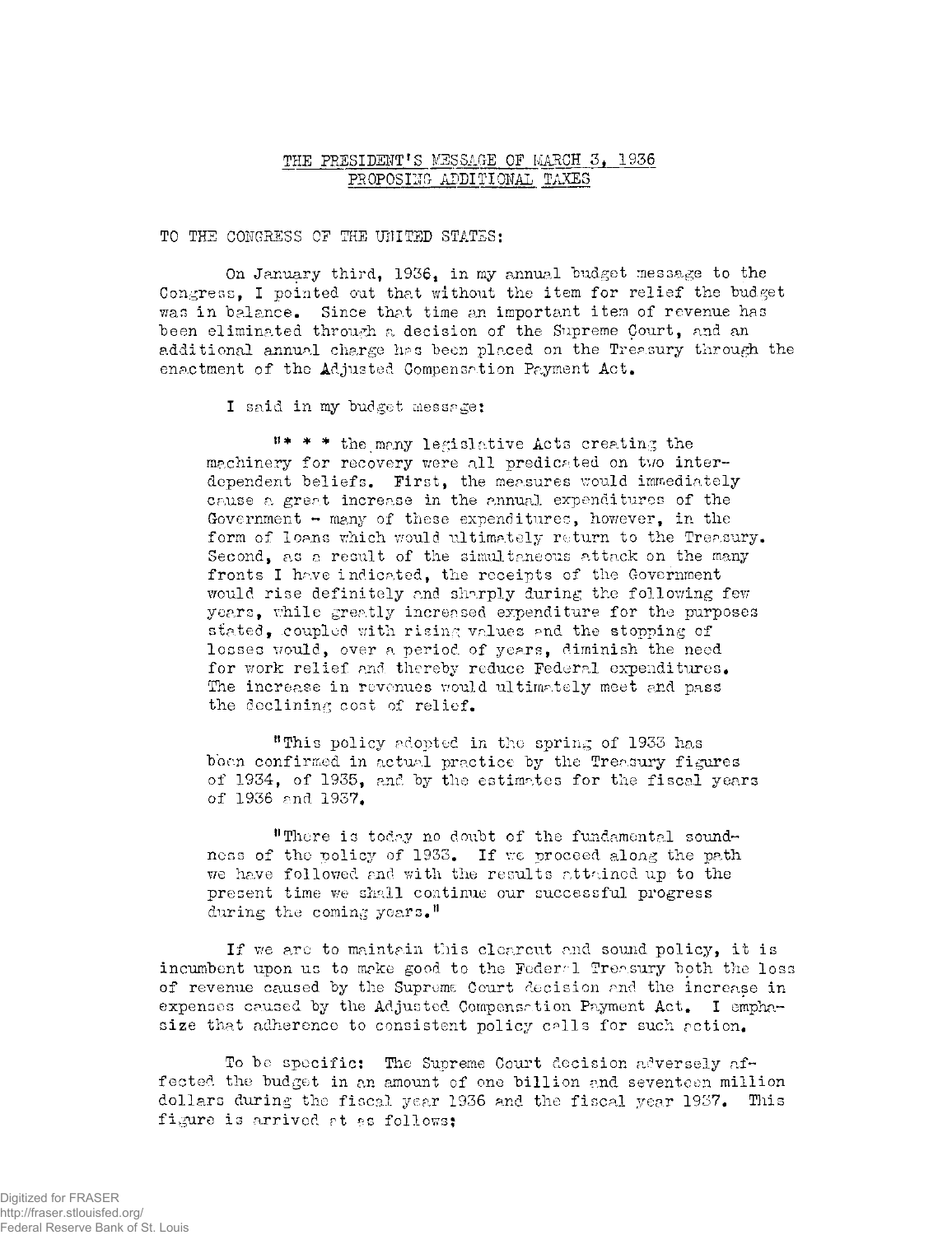| Deficit to date (expenditures chargo-<br>able to processing taxes less process-<br>ing taxes collected) in excess of            |             |
|---------------------------------------------------------------------------------------------------------------------------------|-------------|
| that contemplated in the 1937 budget $$$                                                                                        | 281,000,000 |
| Estimated expenditures to be made from<br>supplemental appropriation approved<br>in the Supplemental Appropriation<br>Act, 1936 | 296,000,000 |
| Estimated expenditures to be mode<br>under the Soil Conservation and<br>Domestic Allotment Act                                  | 440,000,000 |
| Total additional deficit 1936<br>and 1937, due to Supreme<br>Court decision and adjusted<br>farm program \$1,017,000,000        |             |

For the purposes of clarity, I divide the present total additional revenue needs of the Government into the permanent and the temporary ones.

Permanent Treasury income of five hundred million dollars is required to offset expenditures which will be made annually as a result of the Soil Conservation and Domestic Allotment Act recently enacted by the Congress and approved by me; and an additional sum recurring annually for nine years will be required to amortize the total cost of the Adjusted Compensation Payment Act.

The net effect of paying the Veterans' Bonus in 1936, instead of 1945, is to add an annual charge of one hundred and twenty million dollars p year to the one hundred and sixty million dollars already in the budget.

We are called upon, therefore, to raise by some form of  $per$ manent taxation an annual amount of six hundred, and twenty million dollars. It may be said, truthfully and correctly, that five hundred million dollars of this amount represents substitute taxes in place of the old processing taxes, and that only one hundred and twenty million dollars represents new taxes not hitherto levied.

I leave, of course, to the discretion of the Congress the formulation of the appropriate taxes for the needed permanent revenue. I invite your attention, however, to a form of tax which would accomplish an important tax reform, remove two major inequalities in our tax system, and stop "leaks" in present surtaxes.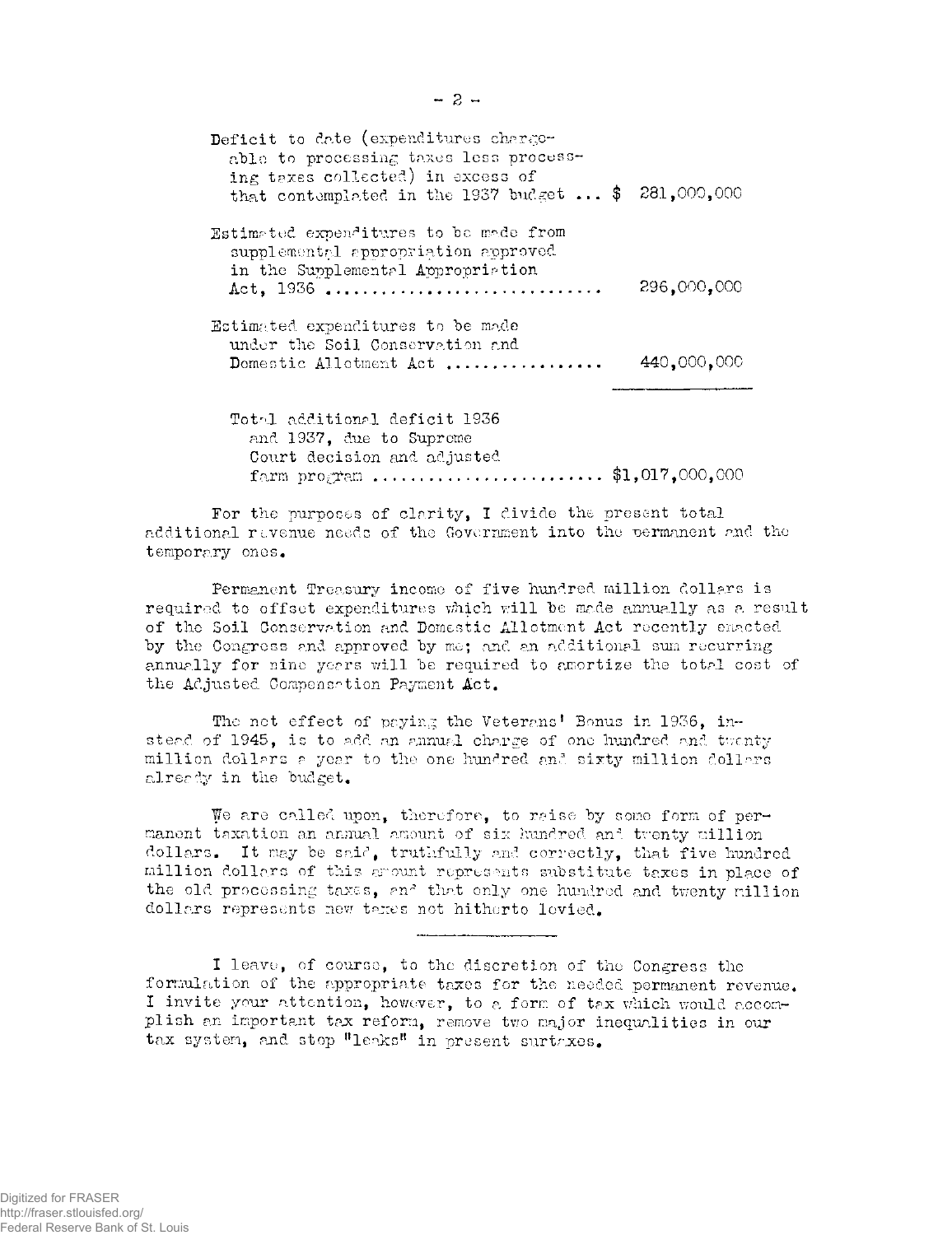Extended study of methods of improving present taxes on income from business warrants the consideration of changes to provide a fairer distribution of the tax load among all the beneficial owners of business profits whether derived from unincorporated enterprises or from incorporated businesses and whether distributed to the real owners as earned or withheld from them. The existing difference between corporate taxes and those imposed on owners of unincorporated businesses renders incorporation of small businesses difficult or impossible.

The accumulation of surplus in corporations controlled by taxpayers with large incomes is encouraged by the present freedom of undistributed corporate income from surtaxes. Since stockholders are the beneficial owners of both distributed and undistributed corporate income, the aim, as a matter of fundamental equity, should be to seek equality of tax burden on all corporate income whether distributed or withheld from the beneficial owners. As the law now stands our corporate taxes dip too deeply into the shares of corporate earnings going to stockholders who need the disbursement of dividends; while the shares of stockholders who can afford to leave earnings undistributed escapes current surtaxes altogether.

This method of evading existing surtaxes constitutes a problem as old as the income tax law itself. Repeated attempts by the Congress to prevent this form of evasion have not been successful. The evil has been a growing one. It has now reached disturbing proportions from the standpoint of the inequality it represents and of its serious effect on the Federal revenue. Thus the Treasury estimates that, during the calendar year 1936, over four and one-half billion dollars of corporate income will be withheld from stockholders. If this undistributed income were distributed, it would be added to the income of stockholders and there taxed as is other personal income. But, as natters now stand, it will be withheld from stockholders by those in control of these corporations. In one year alone, the Government will be deprived of. revenues amounting to over one billion three hundred million dollars.

A proper tax on corporate income (including dividends from other corporations), which is not distributed as earned, would correct the serious two-fold inequality in our taxes on business profits if accompanied by a repeal of the present corporate income tax, the capital stock tax, the related excess profits tax and the present exemption of dividends from the normal tax on individual incomes. The rate on undistributed corporate income should be graduated and so fixed as to yield approximately the sane revenue as would be yielded if corporate profits were distributed and taxed in the hands of stockholders.

Such a revision of our corporate taxes would effect great simplification in tax procedure, in corporate accounting, and in the understanding of the whole subject by the citizens of the nation. It would constitute distinct progress in tax reform.

The Treasury Department will be glad to submit its estimates to the Congress showing that this simplification and removal of inequalities can, without unfairness, be put into practice so as to yield the full amount of six hundred and twenty million dollars  $-$  the amount I have indicated above as being necessary.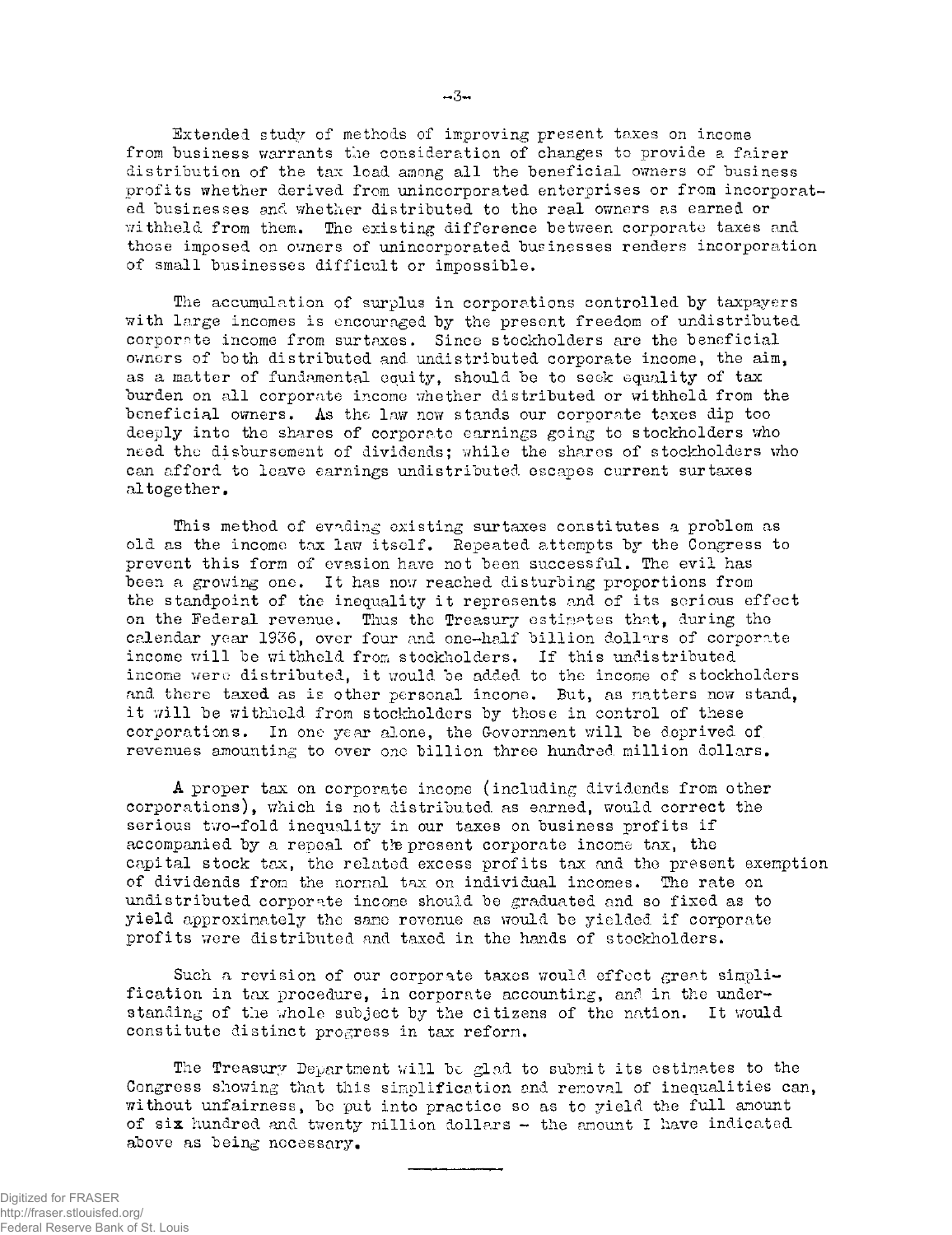Turning to the temporary revenue needs of the Government, there is the item of five hundred and seventeen million dollars, which affects principally the current fiscal year. This amount must in some way he restored to the Treasury, even though the process of restoration might be spread over two years or three years.

In this case also the formulation of taxes lies wholly in the discretion of the Congress. I venture, however, to call your attention to two suggestions.

The first relates to the taxation of what may well be termed a windfall received by certain taxpayers who shifted to others the burden of processing taxes which were impounded and returned to them or which otherwise have remained unpaid. In unequal position is that vast number of other taxpayers who did not resort to such court action and have paid their taxes to the Government. By far the greater part of the processing taxes was in the main either passed on to consumers or taken out of the price paid producers. The Congress recognized this fact last August and provided in Section *21* (d) of the Agricultural Adjustment Act that, in the event of the invalidation of the processing taxes, only those processors who had borne the burden of these taxes should be permitted to receive refunds. The return of the impounded funds and failure to pay taxes that were passed on result in unjust enrichment, contrary to the spirit of that enactment. A tax on the beneficiaries unfairly enriched by the return or nonpayment of this Federal excise would take a major part of this windfall income for the benefit of the public. Much of this revenue would accrue to the Treasury during the fiscal years 1936 and 1937.

The other suggestion relates to a temporary tax to yield the portion of five hundred and seventeen million dollars not covered by the windfall tax. Such a tax coul d be spread over two years or three years. An excise on the processing of certain agricultural products is worth considering. By increasing the number of commodities so taxed, by greatly lowering the rates of the old processing tax and by spreading the tax over two or three years, only a relatively light burden would be imposed on the producers, consumers or processors.

FRANKLIN D. ROOSEVELT

The White House,

March 3, 1936.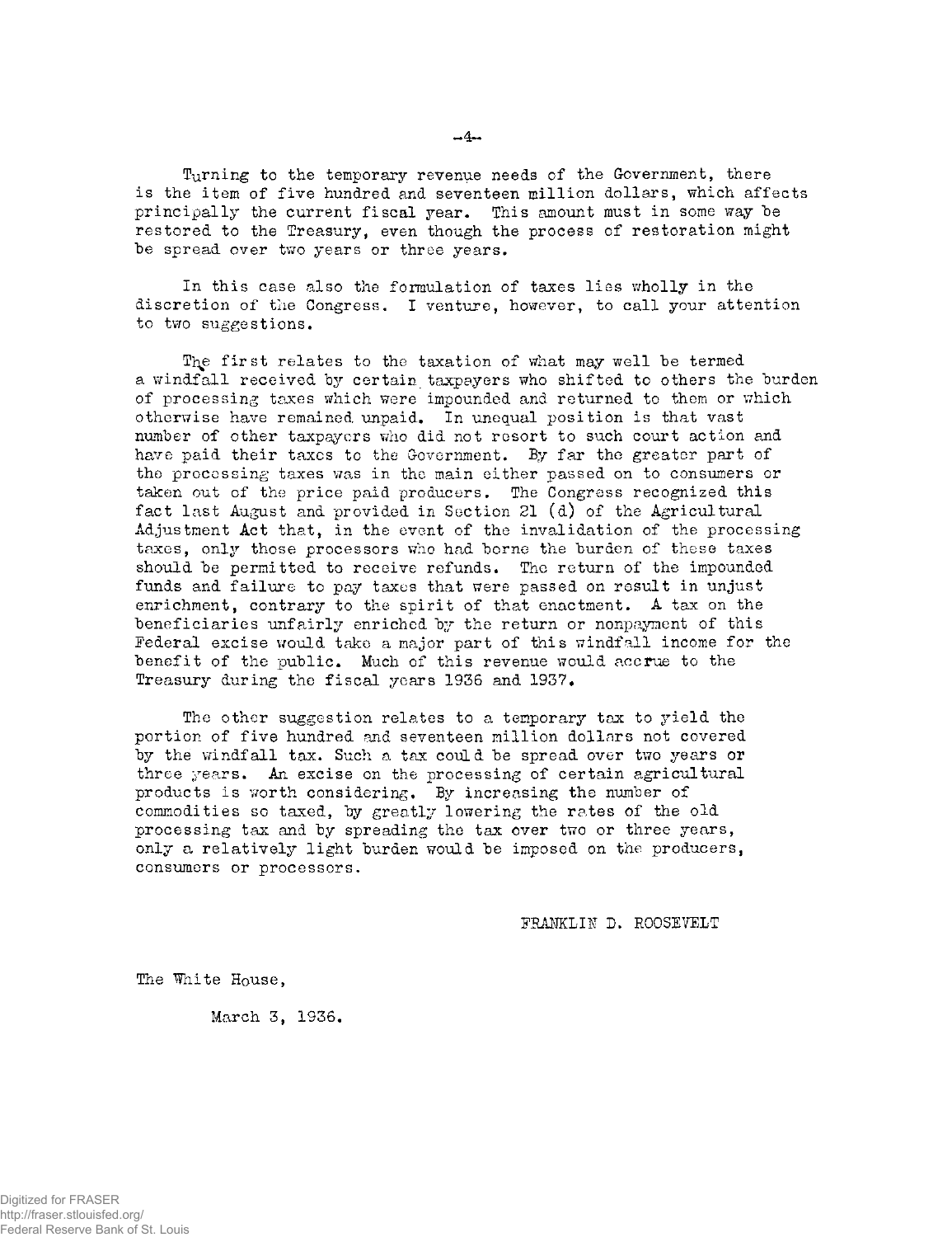## INEQUITIES IN PRESENT TAX SYSTEM

The inequalities of present Federal taxes on business profits, due to certain inequalities in our tax law, but more largely to methods used by some stockholders to defeat its equitable provisions, appear from a consideration of the following classification of taxpayers whose incomes are derived from business profits.

Income derived from an unincorporated business (whether individual or partnership) is subject to the individual income tax as earned, the smaller taxpayer paying the 4\$ normal tax thereon and the larger taxpayer paying  $4\frac{2}{3}$  plus whatever surtax our present scale of surtaxes imposes on the income group to which he belongs, in accordance with the principle of ability to pay and benefits received. It is not suggested that this difference represents an inequity. Indeed, it avoids the injustice of treating as equal those who are in fact unequal.

To these two classes of taxpayers deriving income from business profits, must be added the four different classes receiving the earnings of incorporated businesses. They may be either small taxpayers or large taxpayers, and each of these two classes in turn must be subdivided into those to whom business profits are distributed as earned and those whose business profits are retained by, or left in, the corporations earning them. Serious inequities appear, when the tax position of each of these four classes of stockholders is compared with that of the other three and with that of the taxpayers deriving income from unincorporated business.

> (a) The stockholder who has a small total income and who receives corporate profits as earned does not pay

**~ 5 -**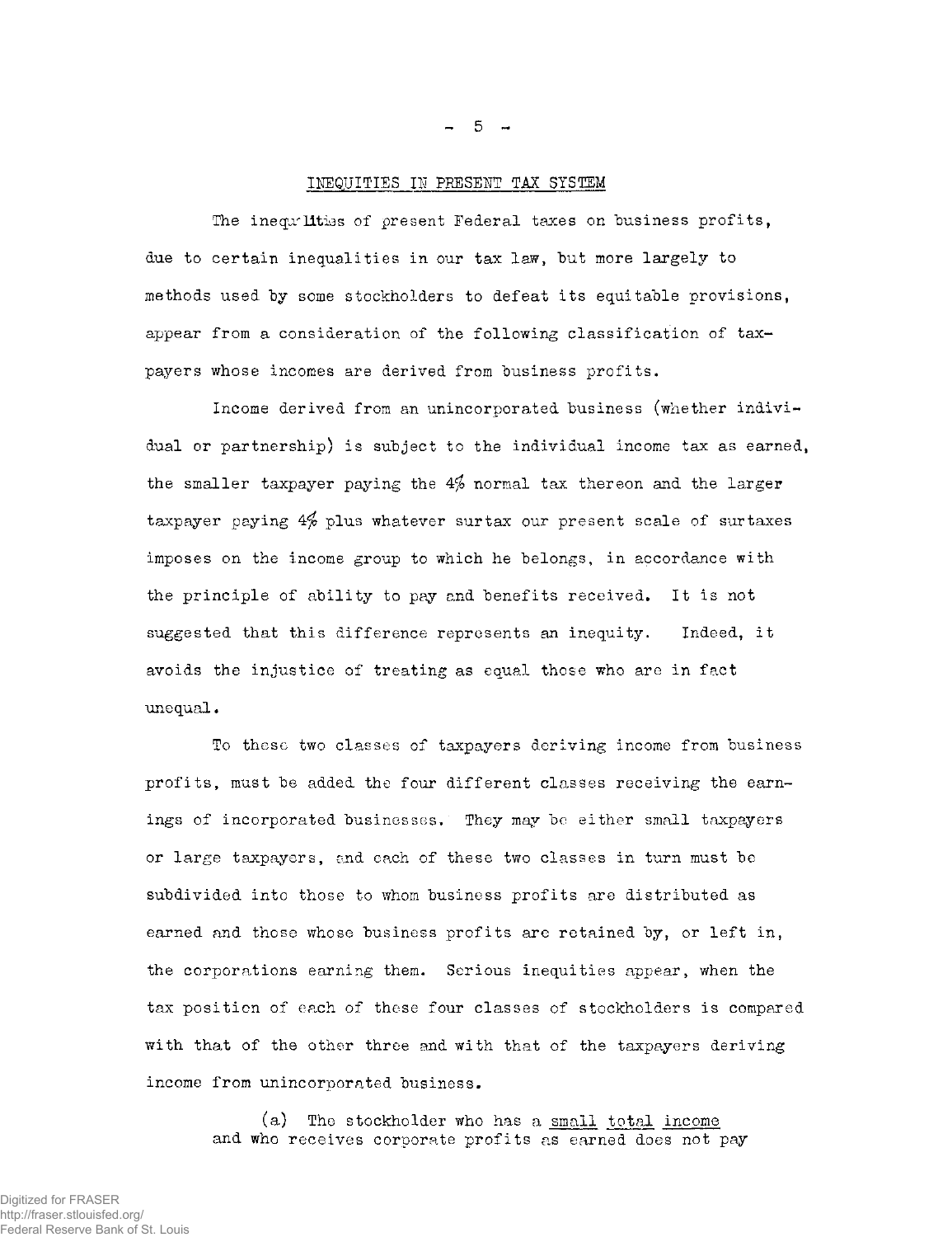the  $4\%$  normal tax thereon, but the corporation has already paid out of his share of corporate earnings the corporate income tax, ranging from  $12\frac{1}{2}$  to  $15\frac{2}{3}$ , and also the capital stock and excess profits taxes, while a man of equal total income receiving an equal amount from an unincorporated business pays only the  $4\frac{2}{9}$  normal tax.

(b) The stockholder with a large total income who receives corporate profits as earned does not pay the normal tax of  $4\frac{d}{d}$  thereon, but hoshad deducted therefrom by the corporation the three taxes just mentioned and is subject to the surtaxes applicable to the income group to which he belongs. His tax position is to be contrasted with that of the large taxpayer deriving income from an individual business or a partnership who does not have subtracted the corporation income, capital stock, and excess profits taxes. On the other hand, his tax position is to be contrasted with that of the large taxpayer who leaves corporate earnings in the corporation, thereby avoiding or postponing surtaxes to which the other two classes of large taxpayers are subjected.

These are the inequalities removed by the reduction of all corporation taxes to a tax on undistributed corporate income. Under it, business income of whatever kind and by whomever received is treated alike and treated like all other kinds of income.

 $6 -$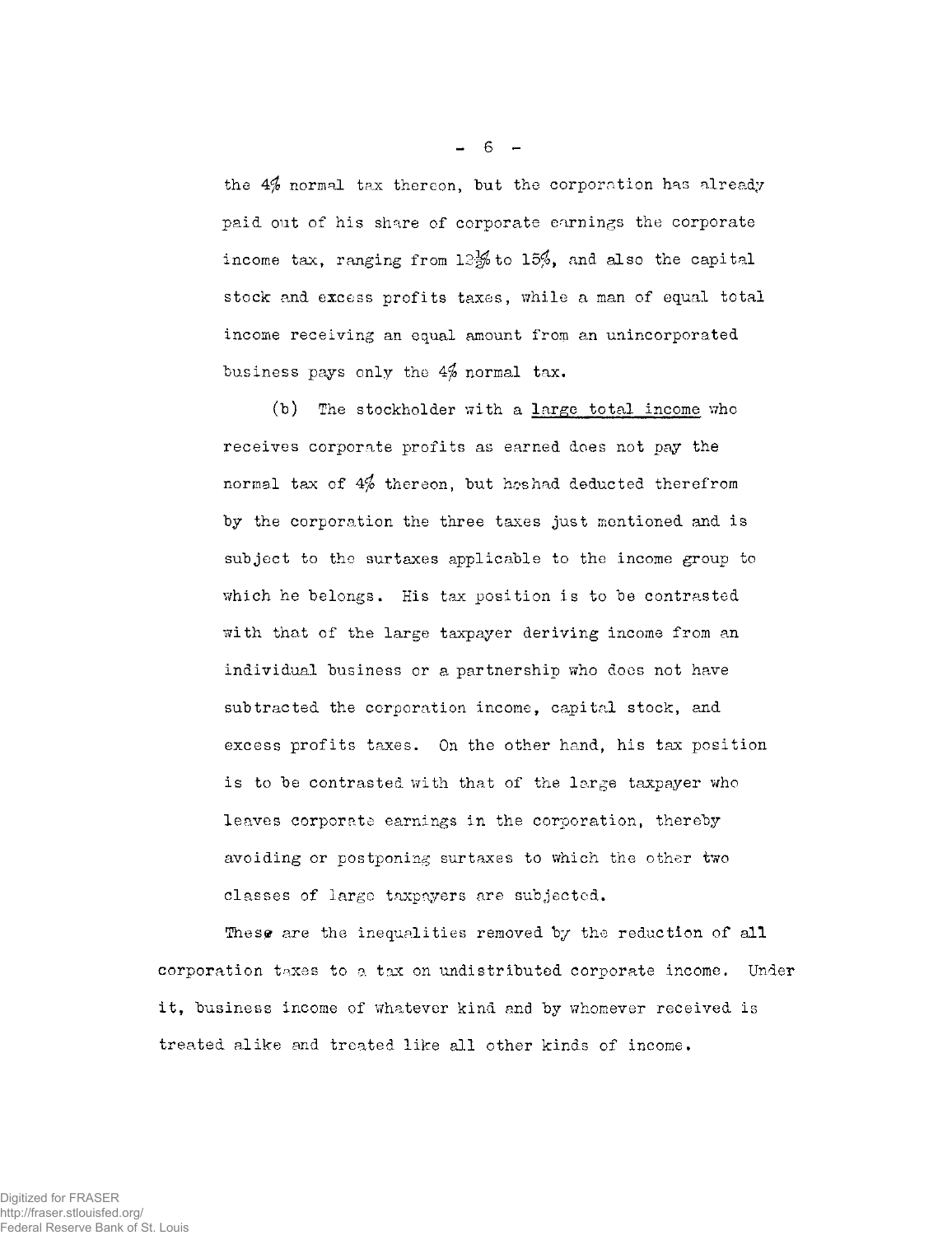|                         | Stockholders in low<br>income groups  |              |                                                           | Stockholders in high<br>income groups      |  |
|-------------------------|---------------------------------------|--------------|-----------------------------------------------------------|--------------------------------------------|--|
|                         | Present<br>$\sim 200$                 | Proposed     | Present<br>÷<br>÷                                         | Proposed                                   |  |
| Corporation het income: |                                       |              |                                                           |                                            |  |
| Pertion distributed     | $12\frac{1}{2} - 15\frac{1}{2}$       | $_{\rm 1\%}$ | $(12\frac{1}{2} - 15\%$                                   | $4\%$                                      |  |
| Portion undistributed   | $12\frac{1}{2} - 15$                  | $1\%$        | $\boldsymbol{\mathrm{surtax}}$<br>$(12\frac{1}{2} - 15\%$ | $\text{sur}\,\text{tax}$<br>4%<br>sur tax) |  |
| Capital stock tax       | $$1.40$ per $$1,000$<br>capital stock | $\circ$      | $$1.40$ per $$1,000$ 0<br>capital stock                   |                                            |  |
| Excess profits tax      | $6 - 12%$                             | O            | $6 - 125$                                                 | 0                                          |  |

## Taxes on Corporation Stockholders

Taxes on Owners of Unincorporated Businesses

|                      | Owners in low<br>income groups |  | Owners in high<br>income groups |         |                                               |
|----------------------|--------------------------------|--|---------------------------------|---------|-----------------------------------------------|
|                      | Present                        |  | : Proposed                      | Present | Proposed                                      |
| Business net profits | $-6$                           |  | $\mathbf{\mu}^{\circ\prime}$    |         | $\frac{1}{2}$ + surtax $\frac{1}{2}$ + surtax |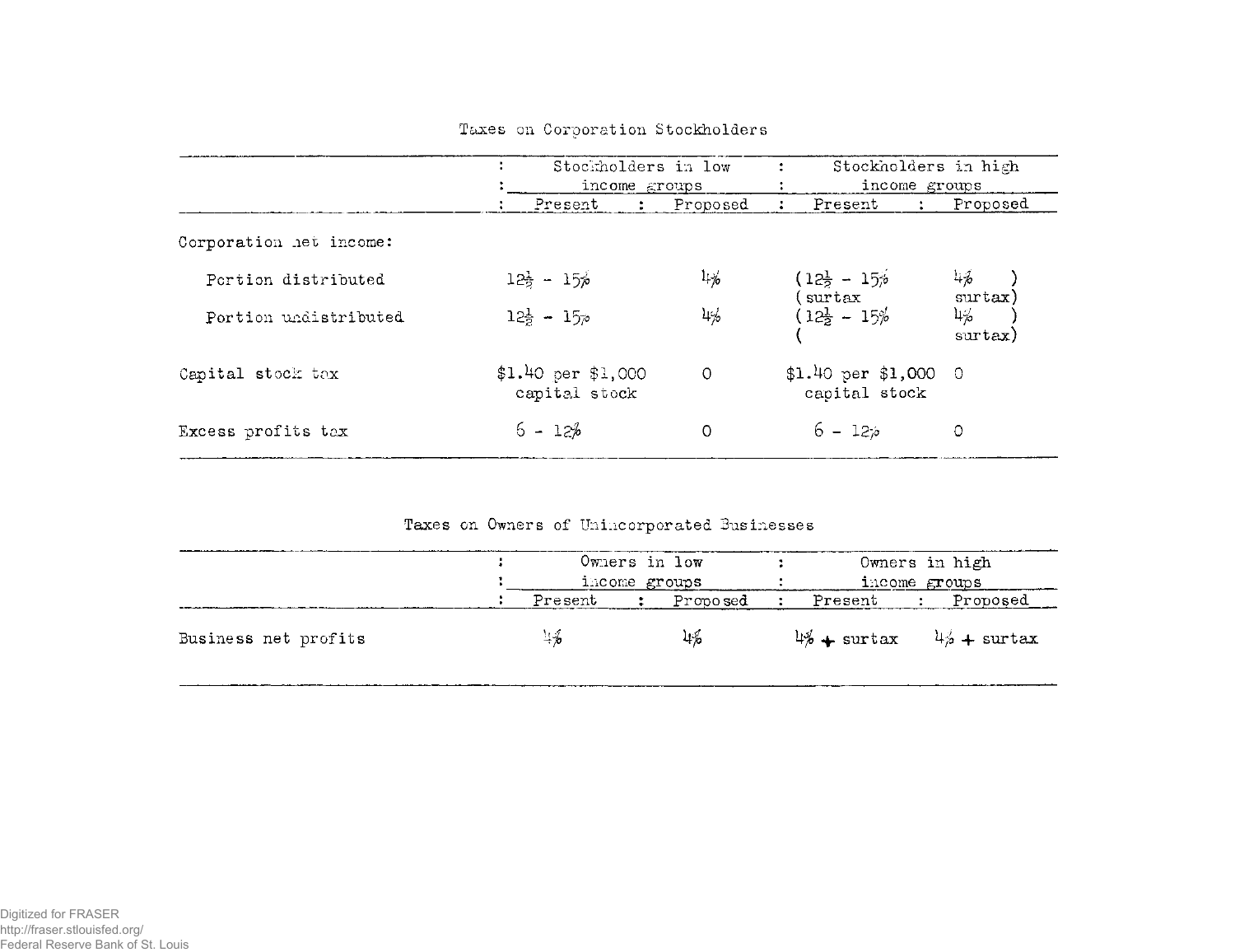Advantages of the Proposal to Substitute a Tax on Withheld Corporate Earnings for the Present Corporation Income, Capital Stock, and Excess Profits Taxes.

1. The primary purposes of this proposal are to eliminate an important source of unfair discrimination, tax avoidance, and unjust duplication of taxation in our income tax law; and thereby to increase the Federal revenues.

 $2.$  It is proposed to do this by repealing the existing corporation income, excess profits, and capital stock taxes, and substituting therefore a tax averaging about  $33-1/3$  per cent on that portion of any corporation's earnings that is not currently distributed to its stockholders. The exemption of dividends from normal tax would be repealed since its basis is the present taxation of corporate earnings whether distributed or not.

3. When distributed to stockholders, corporate earnings are subject to surtaxes ranging up to 75 per cent. Corporate earnings which are not currently distributed in dividends escape these surtaxes for long periods or altogether, thereby creating an unfair discrimination. All the earnings of a partnership or of an enterprise owned by a single individual, whether reinvested or not, are now subject to our income surtaxes. The present proposal would tend to place all business, whether incorporated or not, on the same basis for income tax purposes.

4. The present law also discriminates against corporate stockholders with small incomes. The corporate earnings are subject to the  $12\frac{1}{2}$  to 15 per cent corporation income tax. As against these rates of  $12\frac{1}{2}$  to 15 per cent taken out of the earnings, the stockholder's

 $-7-$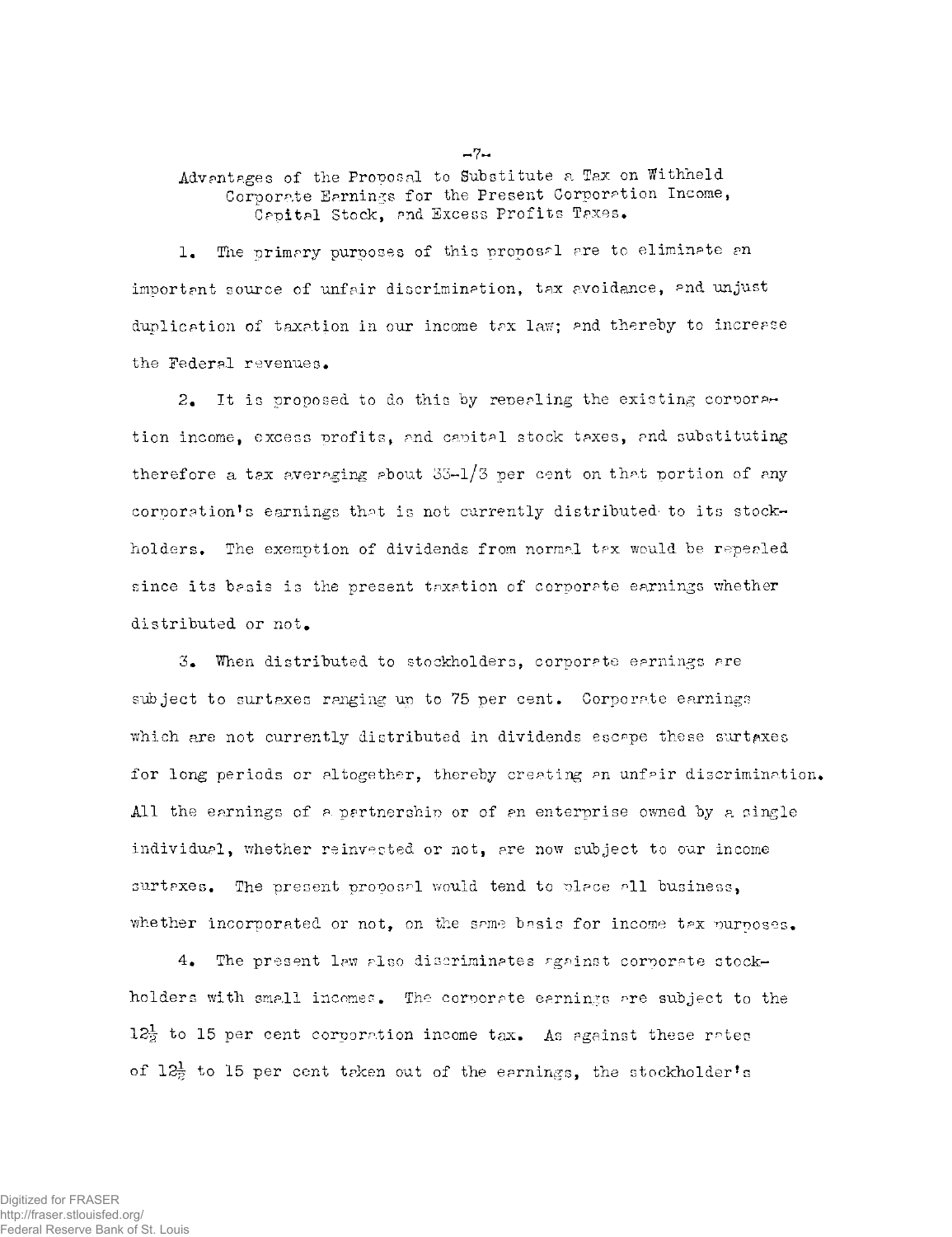dividend receipts are exempted only from the 4 per cent normal tax.. Under the proposal, there would be no corporation taxes to reduce the amount distributed as dividends, and the small stockholder would pay no tax at all, enly the normal tax, or only that tax plus a moderate surtax, according to his total income.

5. Further, the present ability of corporations and of their contriling stockholders to choose the timing of dividend distributions, without any effect in the corporation's tax liability and without reference to current earnings, often results in a loss of revenue to the Federal Government and an unjust avoidance of taxation by stockholders of large personal incomes. The earnings withheld by a corporation would often, if distributed, raise the surtax brackets of many stockholders, thereby subjecting such earnings to the higher surtax rates. When withheld for a time and then paid out in years when the other income of important stockholders is smaller, such earnings escape the higher rates to which they would have been subject. Individual businessmen and partnerships possess no corresponding choice for the timing of the distribution of earnings for income tax purposes.

6. The earnings withheld by corporations add no less to the wealth and taxpaying ability of the shareholders than the earnings distributed in dividends; for the reinvestment of corporate earnings becomes reflected in the market prices of the stock, and in the increased earning power of the corporation. Shareholders in corporations that pursue liberal dividend policies are discriminated against because they are not permitted to reinvest tax-free the corporate earnings received as dividends; whereas stockholders in corporations pursuing

**~ 8 -**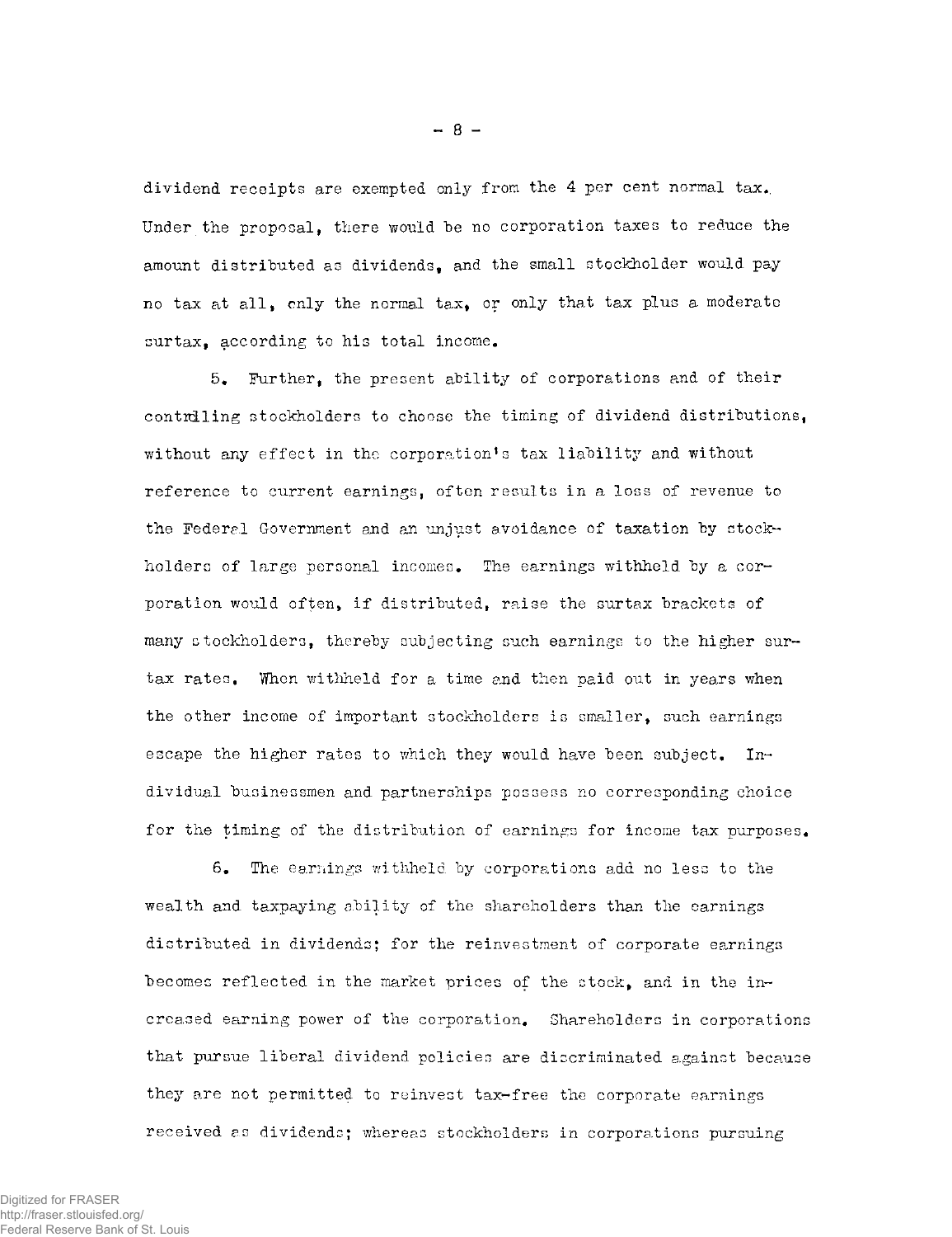niggardly dividend policies, under the present law, in effect reinvest their share of the corporate earnings without payment of individual income taxes thereon,

7. A discrimination in favor of incorporated business in the present law is to be found in the fact that an individual who reinvests in his business the large profits of one year, and subsequently experiences losses, is nevertheless subject in full to the income taxes on the profits of his good year; whereas the stockholders of a corporation that similarly reinvests the large earnings of one year, and subsequently suffers losses, escape individual income taxes on the profits of good years which are so wiped out.

8. It is estimated that a tax averaging about  $33-1/3$  per cent on undistributed corporate earnings would approximately equalize the individual surtaxes escaped by the undistributed earnings. With such a tax in effect, the Federal revenues would not be dependent on the dividend.policies adopted by corporate management,

9. If the corporation income, capital stock, and excess profits taxes were repealed, it is estimated that the net income available for dividend distribution in the calendar year 1936 would approximate \$6,909 millions. The anticipated dividend disbursements to individuals by corporations during 1936 amounts to  $2,131$  millions; thereby leaving \$4,778 millions available for additional dividend disbursements. If, by reason of the proposed tax, this additional amount were distributed, and all dividends were made subject to the 4 per tent normal tax, it is estimated that the Treasury<sup>1</sup>s collections under the individual income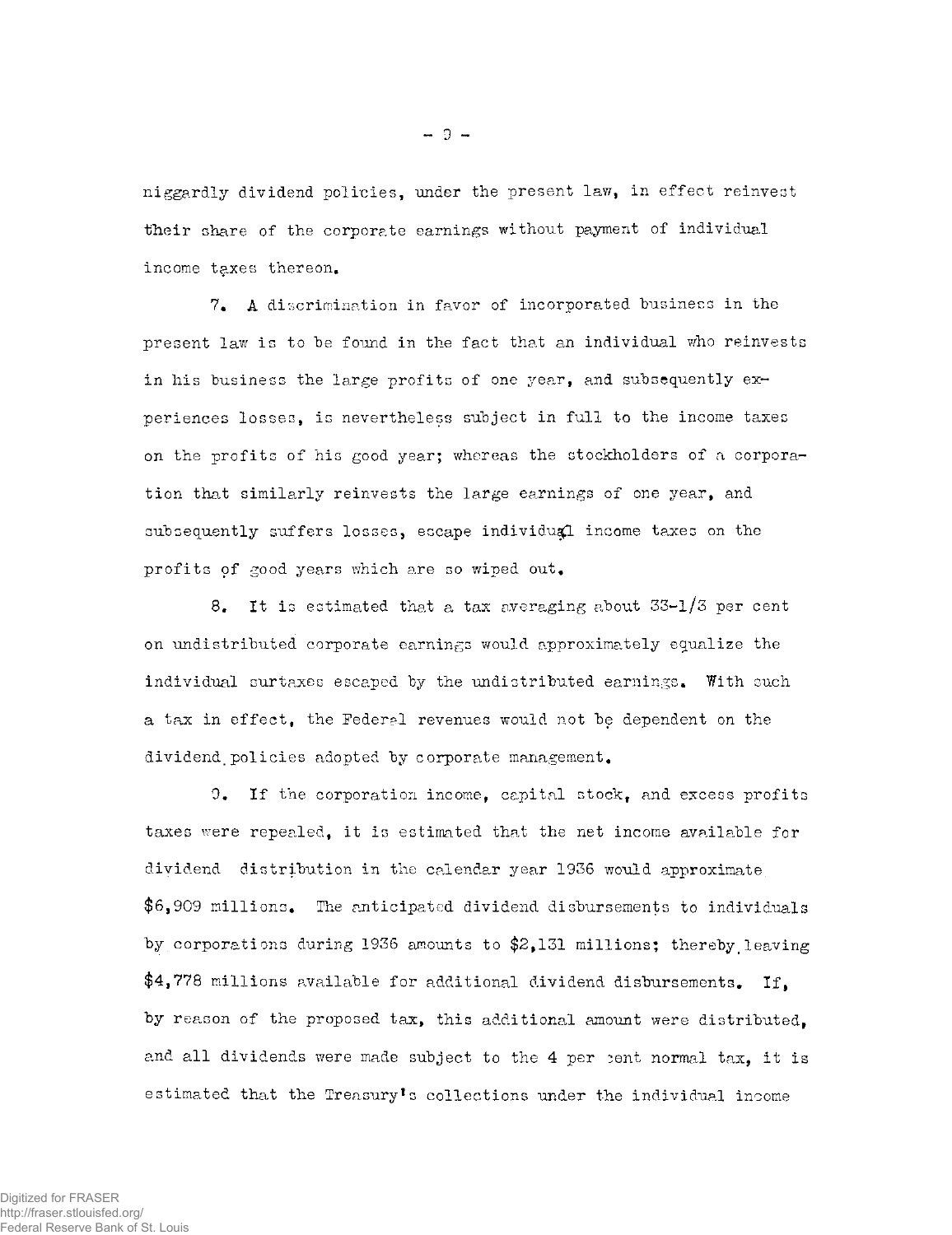tax would be increased by approximately  $$1,608$  millions. The repeal of the corporation income, capital stock, and excess profits taxes would reduce the net gain in Federal revenue to about \$640 millions.

10. If, on the other hand, corporations decided to withhold from their stockholders the \$4,778 millions of earnings available for distribution, and paid an average tax thereon of 33-1/3 percent, the net increase in Federal revenues, inclusive of the 4 per cent normal tax on such dividends as were declared, would approximate \$676 millions. In other words, the proposed rate of  $33-1/3$  per cent on withheld corporate earnirgs would approximately equalize the loss in Federal revenues occasioned by the withholding from the personal income tax of reinvested corporate earnings.

11. It is clear that this proposal, far from imposing any new taxes on business, actually removes the largest single tax paid by business enterprises. The tax on withheld corporate earnings could not be passed on to consumers nor passed back to workers. No corporation need pay this tax. To avoid it, the corporation need only pass on to its stockholders, as earned, the earnings that belong to them anyhow. Nor does the proposal involve any increase in the individual income tax rates. Its primary result would be to make effective the present income tax rates on a very large volume of income that now escapes, an important part of ordinary income taxation.

12. The effect of this plan of taxation of business profits would be to unshackle business in important respects, among which

 $-10-$